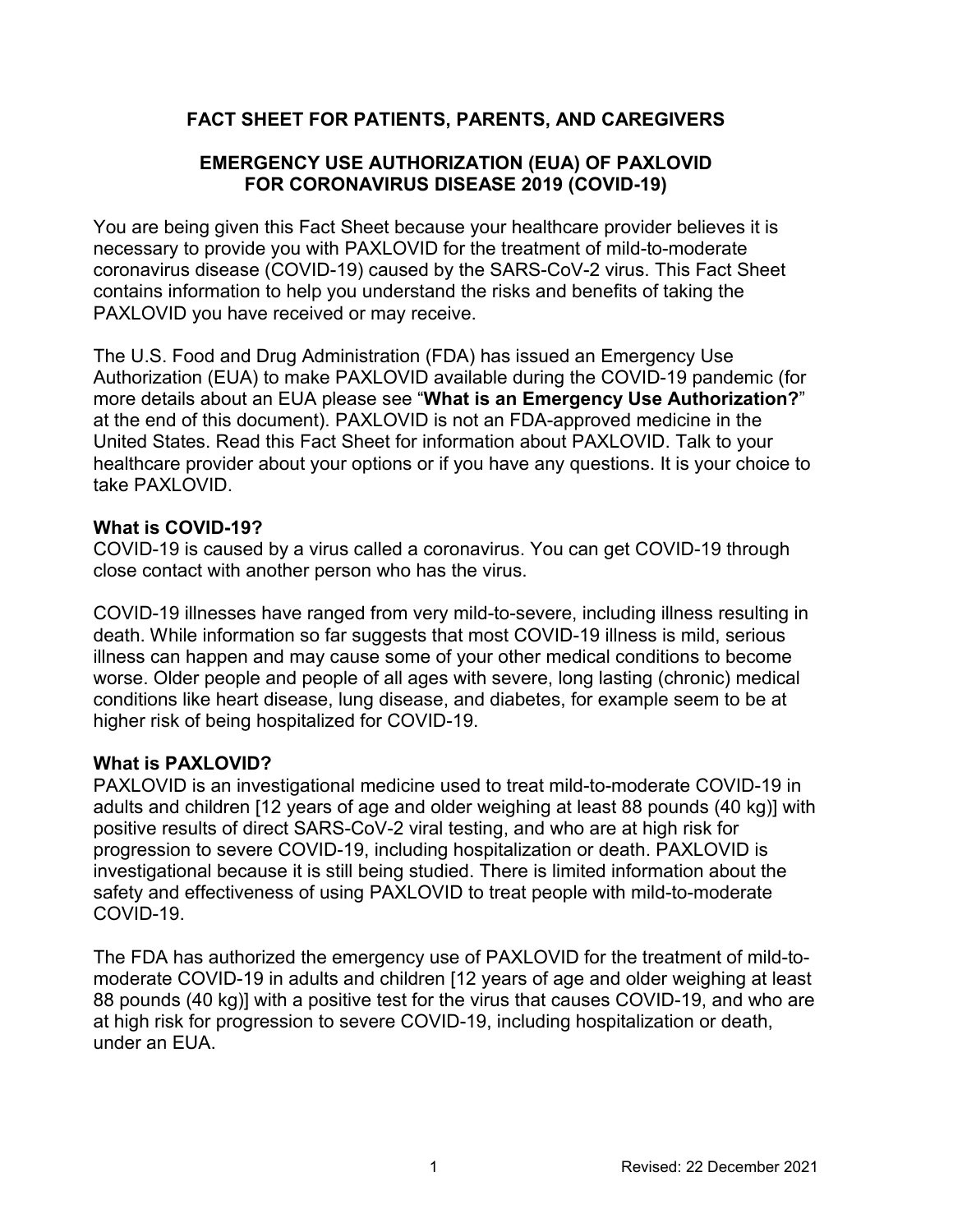# **What should I tell my healthcare provider before I take PAXLOVID?**

### **Tell your healthcare provider if you:**

- Have any allergies
- Have liver or kidney disease
- Are pregnant or plan to become pregnant
- Are breastfeeding a child
- Have any serious illnesses

**Tell your healthcare provider about all the medicines you take**, including prescription and over-the-counter medicines, vitamins, and herbal supplements.

Some medicines may interact with PAXLOVID and may cause serious side effects. Keep a list of your medicines to show your healthcare provider and pharmacist when you get a new medicine.

You can ask your healthcare provider or pharmacist for a list of medicines that interact with PAXLOVID. **Do not start taking a new medicine without telling your healthcare provider.** Your healthcare provider can tell you if it is safe to take PAXLOVID with other medicines.

### **Tell your healthcare provider if you are taking combined hormonal contraceptive.**

PAXLOVID may affect how your birth control pills work. Females who are able to become pregnant should use another effective alternative form of contraception or an additional barrier method of contraception. Talk to your healthcare provider if you have any questions about contraceptive methods that might be right for you.

## **How do I take PAXLOVID?**

- PAXLOVID consists of 2 medicines: nirmatrelvir and ritonavir.
	- $\circ$  Take 2 pink tablets of nirmatrelvir with 1 white tablet of ritonavir by mouth 2 times each day (in the morning and in the evening) for 5 days. **For each dose, take all 3 tablets at the same time.**
	- o **If you have kidney disease, talk to your healthcare provider. You may need a different dose.**
- Swallow the tablets whole. Do not chew, break, or crush the tablets.
- Take PAXLOVID with or without food.
- Do not stop taking PAXLOVID without talking to your healthcare provider, even if you feel better.
- If you miss a dose of PAXLOVID within 8 hours of the time it is usually taken, take it as soon as you remember. If you miss a dose by more than 8 hours, skip the missed dose and take the next dose at your regular time. Do not take 2 doses of PAXLOVID at the same time.
- If you take too much PAXLOVID, call your healthcare provider or go to the nearest hospital emergency room right away.
- If you are taking a ritonavir- or cobicistat-containing medicine to treat hepatitis C or Human Immunodeficiency Virus (HIV), you should continue to take your medicine as prescribed by your healthcare provider.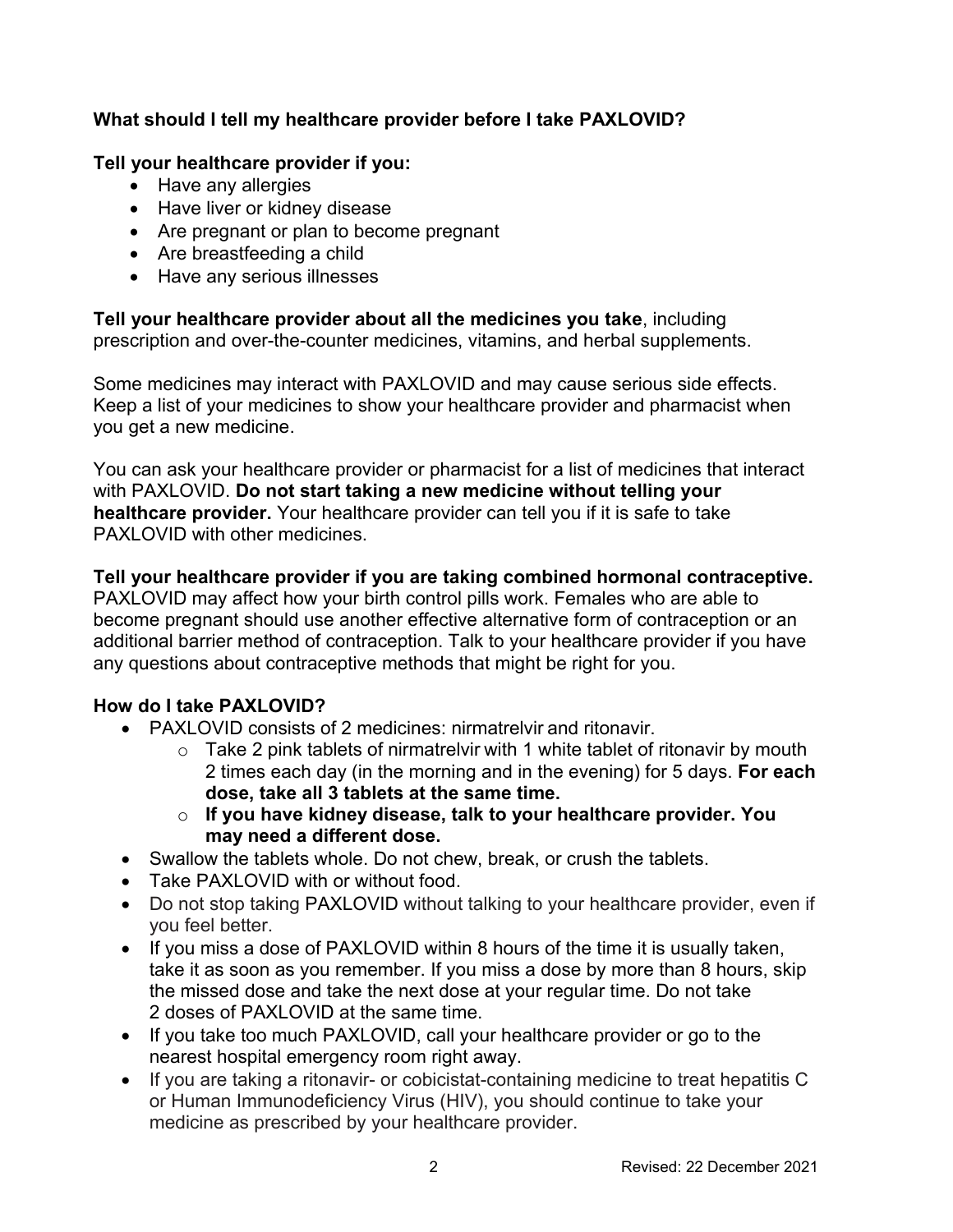Talk to your healthcare provider if you do not feel better or if you feel worse after 5 days.

### **Who should generally not take PAXLOVID?**

#### **Do not take PAXLOVID if:**

- You are allergic to nirmatrelvir, ritonavir, or any of the ingredients in PAXLOVID.
- You are taking any of the following medicines:
	- o Alfuzosin
	- o Pethidine, piroxicam, propoxyphene
	- o Ranolazine
	- o Amiodarone, dronedarone, flecainide, propafenone, quinidine
	- o Colchicine
	- o Lurasidone, pimozide, clozapine
	- o Dihydroergotamine, ergotamine, methylergonovine
	- o Lovastatin, simvastatin
	- $\circ$  Sildenafil (Revatio<sup>®</sup>) for pulmonary arterial hypertension (PAH)
	- o Triazolam, oral midazolam
	- o Apalutamide
	- o Carbamazepine, phenobarbital, phenytoin
	- o Rifampin
	- o St. John's Wort (*hypericum perforatum*)

Taking PAXLOVID with these medicines may cause serious or life-threatening side effects or affect how PAXLOVID works.

These are not the only medicines that may cause serious side effects if taken with PAXLOVID. PAXLOVID may increase or decrease the levels of multiple other medicines. It is very important to tell your healthcare provider about all of the medicines you are taking because additional laboratory tests or changes in the dose of your other medicines may be necessary while you are taking PAXLOVID. Your healthcare provider may also tell you about specific symptoms to watch out for that may indicate that you need to stop or decrease the dose of some of your other medicines.

## **What are the important possible side effects of PAXLOVID?**

#### **Possible side effects of PAXLOVID are:**

- **Liver Problems.** Tell your healthcare provider right away if you have any of these signs and symptoms of liver problems: loss of appetite, yellowing of your skin and the whites of eyes (jaundice), dark-colored urine, pale colored stools and itchy skin, stomach area (abdominal) pain.
- **Resistance to HIV Medicines**. If you have untreated HIV infection, PAXLOVID may lead to some HIV medicines not working as well in the future.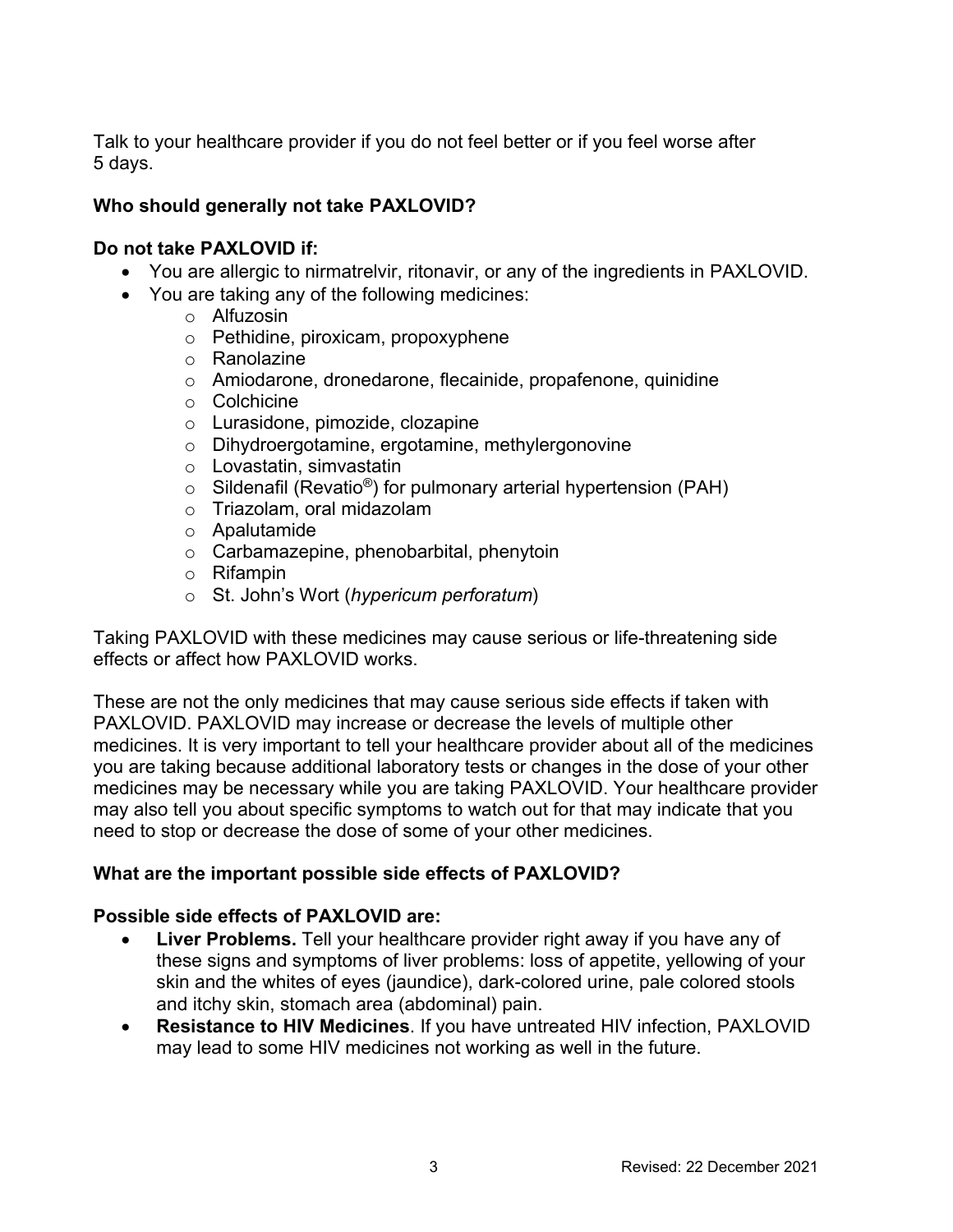#### **Other possible side effects include:**

- o altered sense of taste
- o diarrhea
- o high blood pressure
- o muscle aches

These are not all the possible side effects of PAXLOVID. Not many people have taken PAXLOVID. Serious and unexpected side effects may happen. PAXLOVID is still being studied, so it is possible that all of the risks are not known at this time.

## **What other treatment choices are there?**

Like PAXLOVID, FDA may allow for the emergency use of other medicines to treat people with COVID-19. Go to [https://www.fda.gov/emergency-preparedness-and](https://www.fda.gov/emergency-preparedness-and-response/mcm-legal-regulatory-and-policy-framework/emergency-use-authorization)[response/mcm-legal-regulatory-and-policy-framework/emergency-use-authorization](https://www.fda.gov/emergency-preparedness-and-response/mcm-legal-regulatory-and-policy-framework/emergency-use-authorization) for information on the emergency use of other medicines that are authorized by FDA to treat people with COVID-19. Your healthcare provider may talk with you about clinical trials for which you may be eligible.

It is your choice to be treated or not to be treated with PAXLOVID. Should you decide not to receive it or for your child not to receive it, it will not change your standard medical care.

### **What if I am pregnant or breastfeeding?**

There is no experience treating pregnant women or breastfeeding mothers with PAXLOVID. For a mother and unborn baby, the benefit of taking PAXLOVID may be greater than the risk from the treatment. If you are pregnant, discuss your options and specific situation with your healthcare provider.

It is recommended that you use effective barrier contraception or do not have sexual activity while taking PAXLOVID.

If you are breastfeeding, discuss your options and specific situation with your healthcare provider.

#### **How do I report side effects with PAXLOVID**?

Contact your healthcare provider if you have any side effects that bother you or do not go away.

Report side effects to **FDA MedWatch** at [www.fda.gov/medwatch](http://www.fda.gov/medwatch) or call 1-800-FDA-1088 or you can report side effects to Pfizer Inc. at the contact information provided below.

| Website                       | Fax number     | Telephone number |
|-------------------------------|----------------|------------------|
| www.pfizersafetyreporting.com | 1-866-635-8337 | 1-800-438-1985   |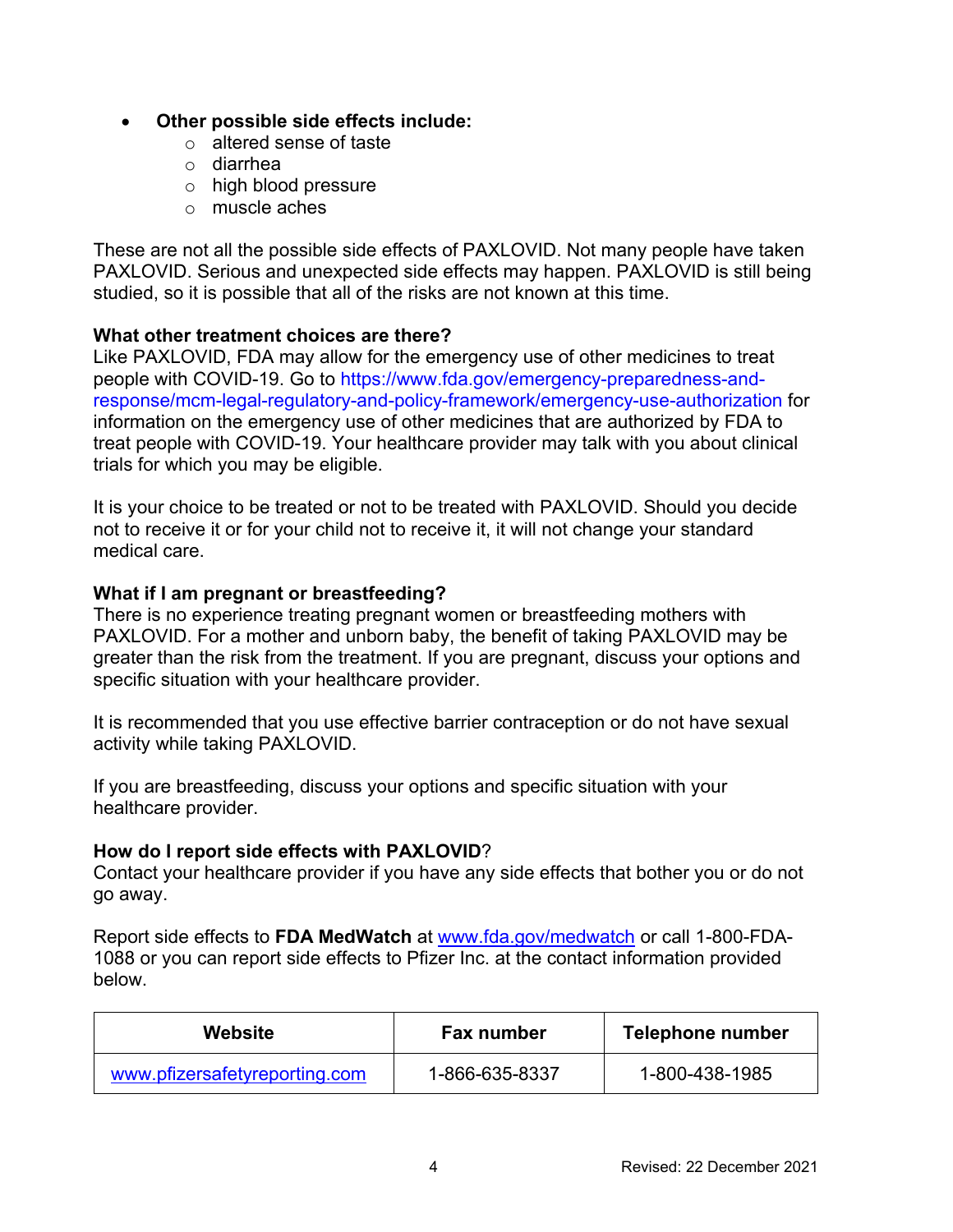### **How should I store PAXLOVID?**

Store PAXLOVID tablets at room temperature, between 68○F to 77○F (20○C to 25○C).

#### **How can I learn more about COVID-19?**

- Ask your healthcare provider.
- Visit<https://www.cdc.gov/COVID19>.
- Contact your local or state public health department.

## **What is an Emergency Use Authorization (EUA)?**

The United States FDA has made PAXLOVID available under an emergency access mechanism called an Emergency Use Authorization (EUA). The EUA is supported by a Secretary of Health and Human Service (HHS) declaration that circumstances exist to justify the emergency use of drugs and biological products during the COVID-19 pandemic.

PAXLOVID for the treatment of mild-to-moderate COVID-19 in adults and children [12 years of age and older weighing at least 88 pounds (40 kg)] with positive results of direct SARS-CoV-2 viral testing, and who are at high risk for progression to severe COVID-19, including hospitalization or death, has not undergone the same type of review as an FDA-approved product. In issuing an EUA under the COVID-19 public health emergency, the FDA has determined, among other things, that based on the total amount of scientific evidence available including data from adequate and well-controlled clinical trials, if available, it is reasonable to believe that the product may be effective for diagnosing, treating, or preventing COVID-19, or a serious or life-threatening disease or condition caused by COVID-19; that the known and potential benefits of the product, when used to diagnose, treat, or prevent such disease or condition, outweigh the known and potential risks of such product; and that there are no adequate, approved, and available alternatives.

All of these criteria must be met to allow for the product to be used in the treatment of patients during the COVID-19 pandemic. The EUA for PAXLOVID is in effect for the duration of the COVID-19 declaration justifying emergency use of this product, unless terminated or revoked (after which the products may no longer be used under the EUA).